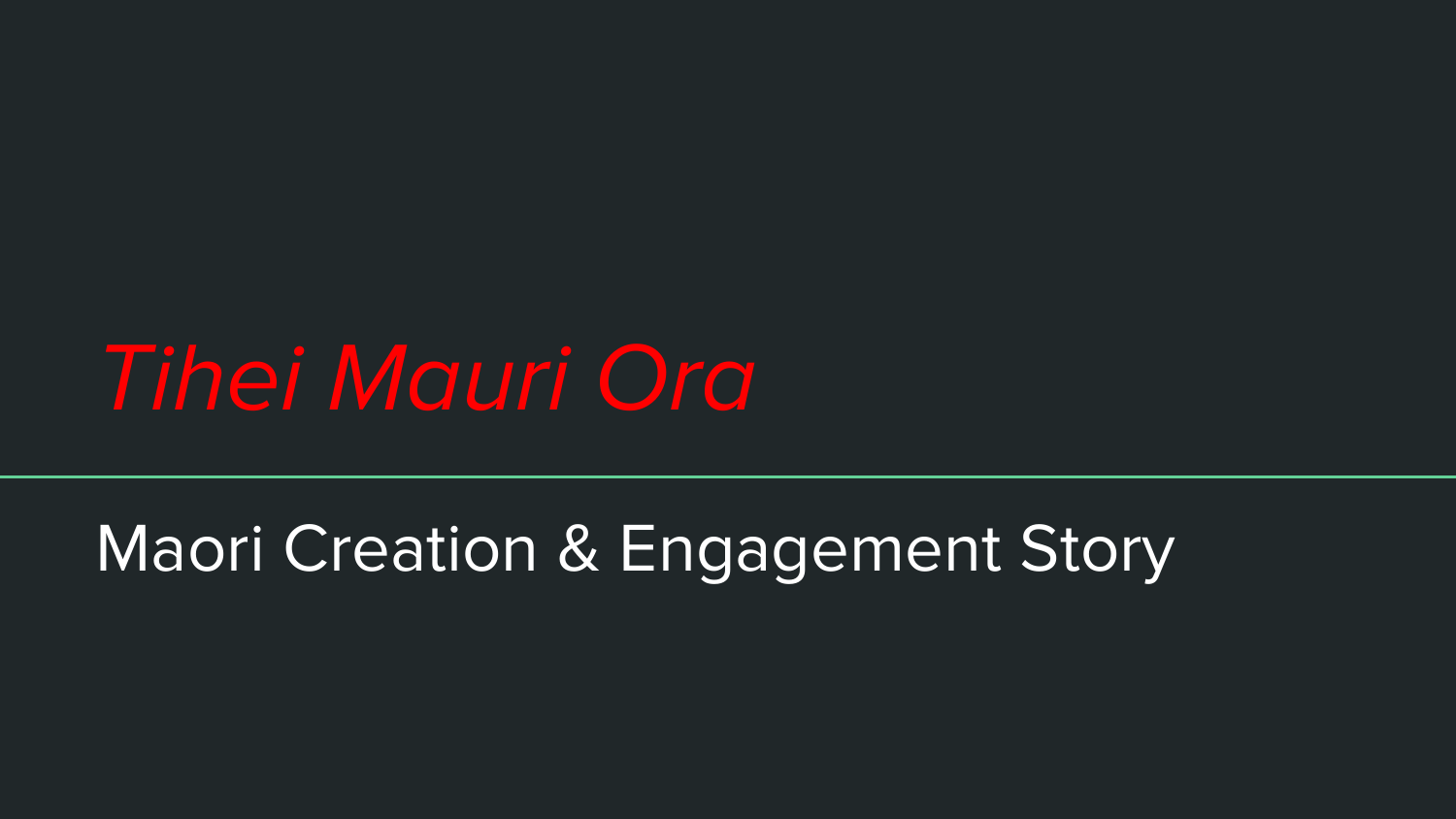## *Haere Mai Te Hikoi Ahau - Come On My Journey*

Ko Ngapuhi Nui Tonu me Te Rarawa toku iwi.

Ko Wharepapa Morgan me Barber toku whanau.

Ko Claudia Johns ahau.

I have been blessed to have extensive experience on two of the 3 spectrums outlined further on. I speak here primarily from my experience on the 'Challenged' spectrum.

You must understand who I am to understand how to engage with me, and engage me.

**I am Maori. I invite you to experience and feel my world.**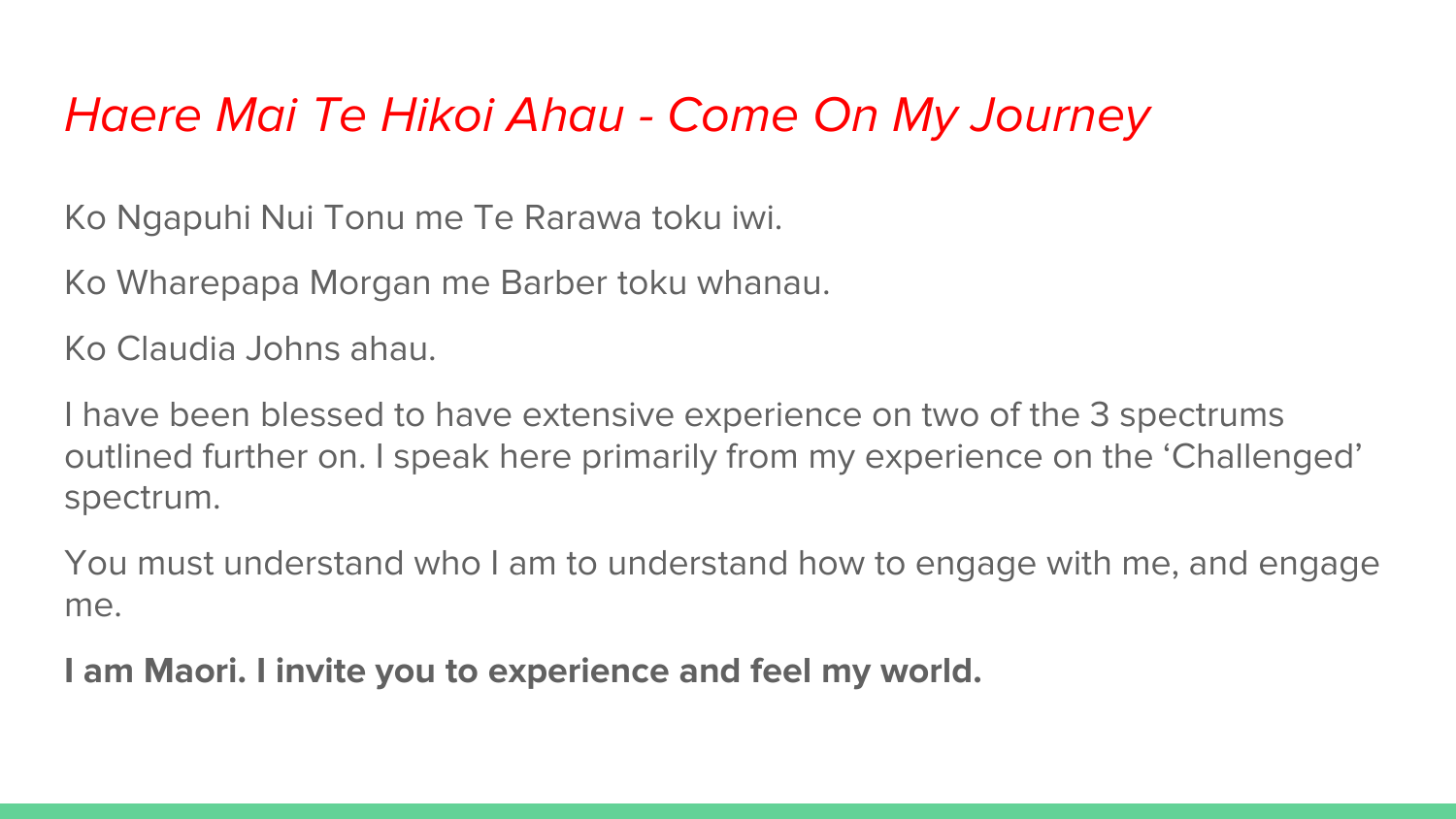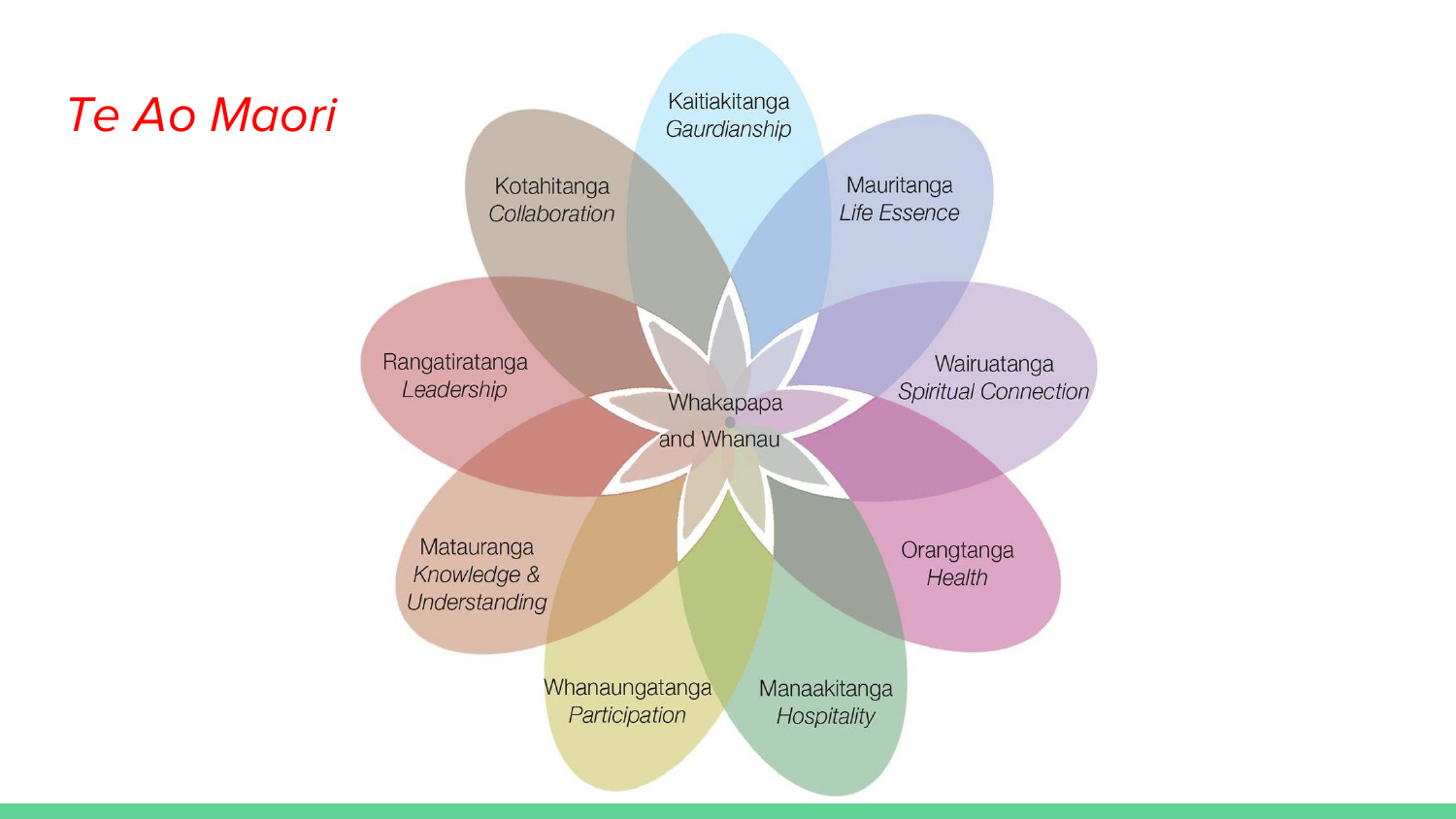## **Te Wheke**



Author - Dr. Rangimarie Rose Pere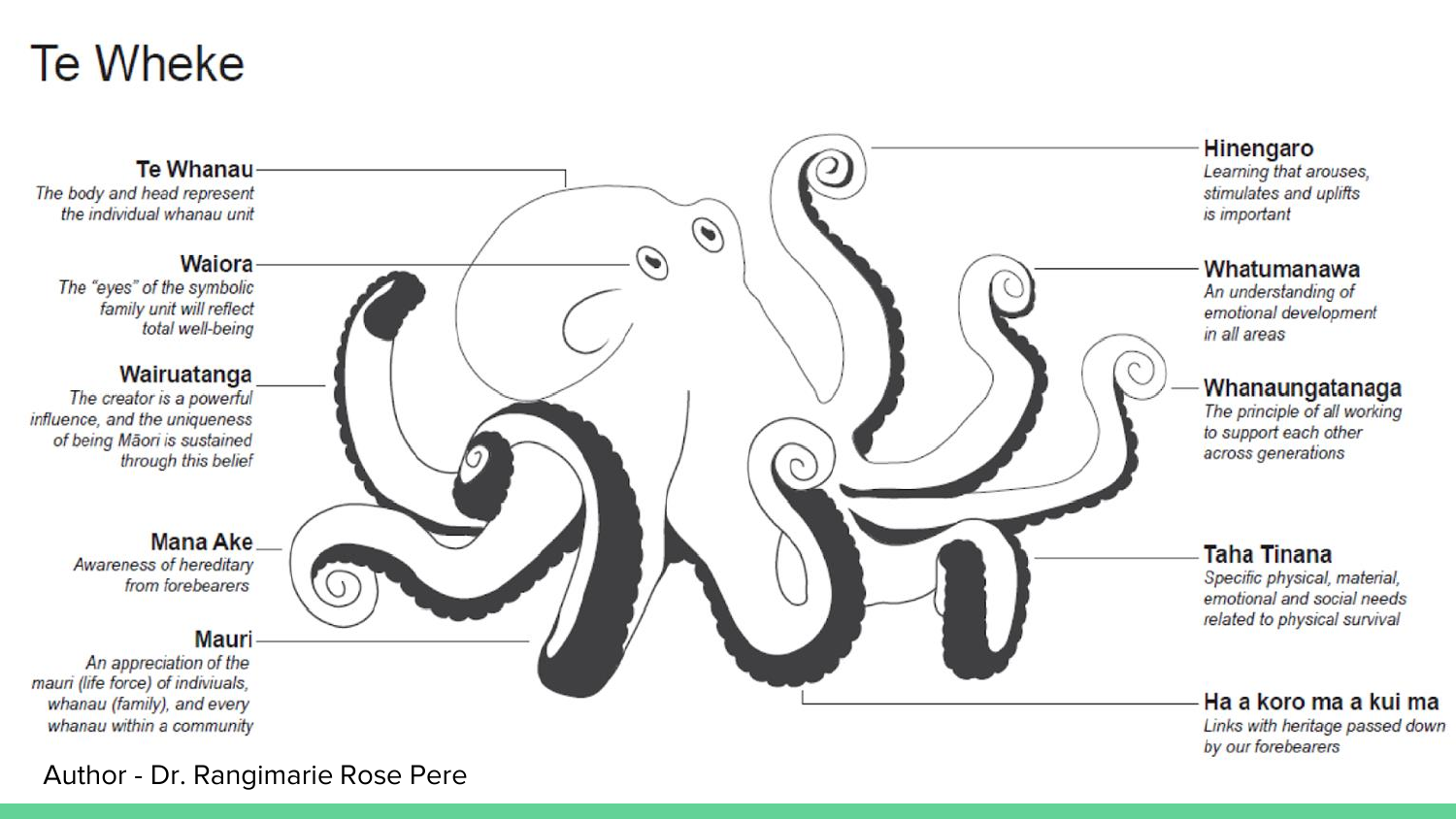## *Maori Identity and Colonisation*

Our culture was outlawed and suppressed (Tohunga Suppression Act).

Our language was virtually eradicated, and **we have an oral storytelling culture**. We want to korero.

We were (strongly) encouraged into European models (housing, work, education) and our connection to Maoritanga was undermined.

Our traditional identity as men, women and takatapui was removed.

Te Ao Maori is connected and communal, and what happens for one area affects everything else. Sharing is key (learning, wisdom, tikanga, kai). We all have enough.

The European model is nuclear and specialised, and is designed to deal with specifics (health, housing, education) One can have more, while others have less.

#### **We are all connected vs. Everything is compartmentalised.**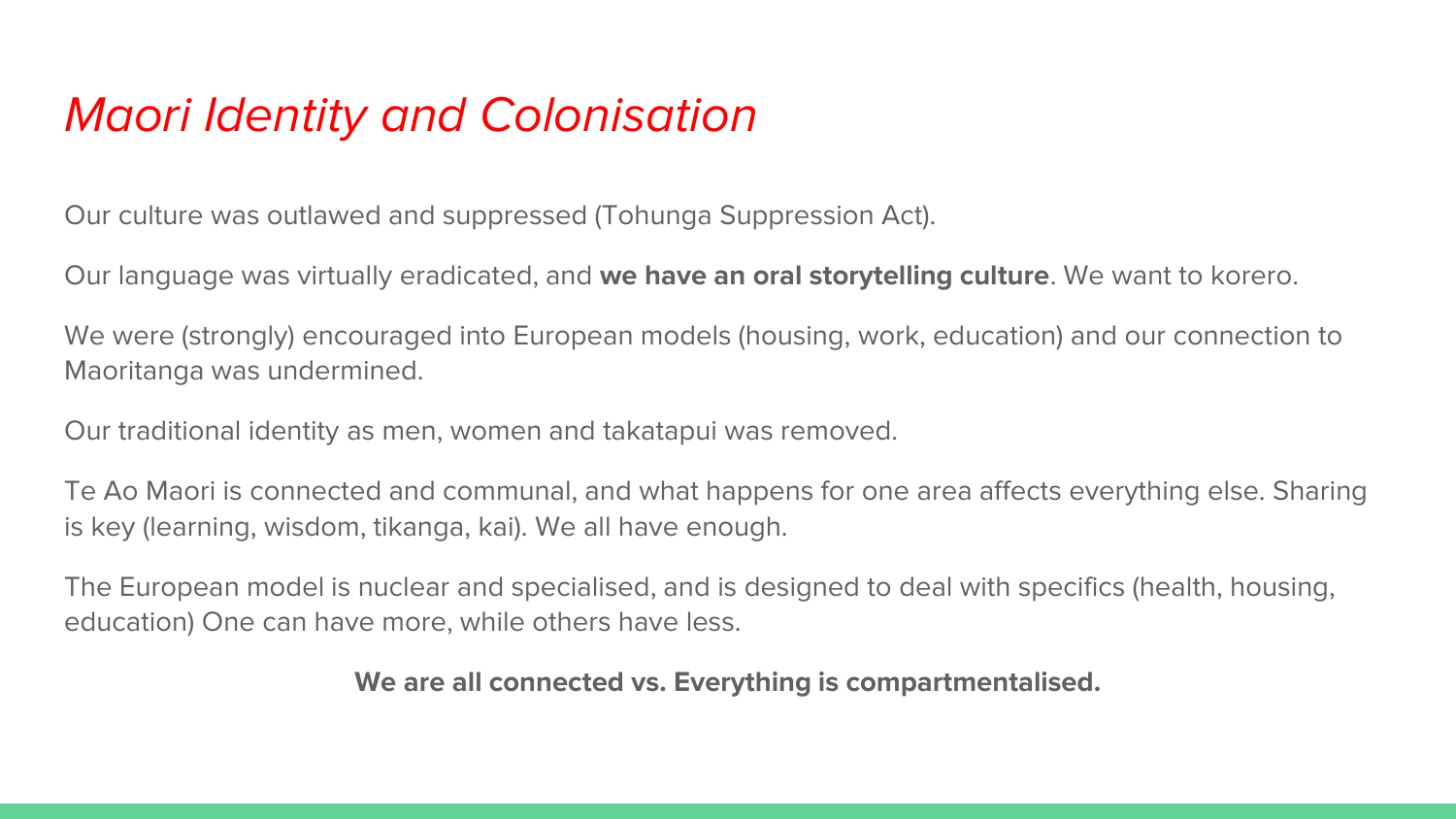## *Maori Identity And Its Universal Human Truths*

I like to korero about things, not be told "this is what we do". If you want me engaged, ask me how I feel about \_\_\_\_\_\_\_\_. I want a **conversation**, not an instruction.

My best conversations make me feel like I have an equal role as a participant. I feel like a team member who is included and valued. I dislike feeling like a child being guided by a parent or a boss speaking to a subordinate.

I may not remember your words, but I will always remember how you made me feel (the mauri of our interaction)

I believe and feel my world is **experienced** rather than lived in.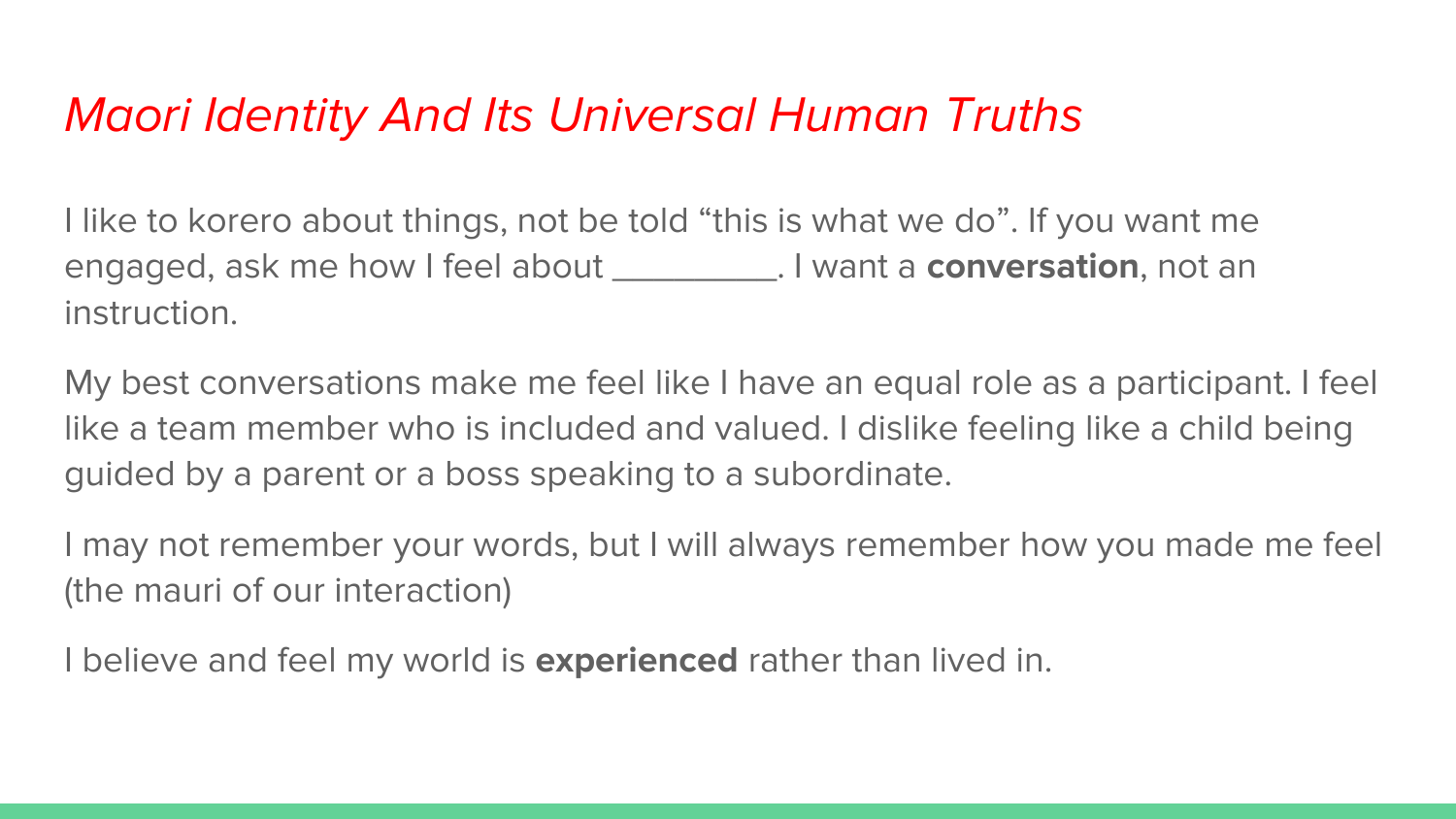## *Maori experience defined*

Unlike most Europeans, Maori experience the world through 6 senses. They are:

Seeing, hearing, smelling, touching, tasting and mauri.

We experience the mauri (life force) that is omnipresent in all things. Words, conversations, inanimate objects, and whenua (land) all have their own mauri.

You've all felt 'bad' places or 'bad juju', or fabulous energy places like waterfalls or waves at the ocean. This is mauri.

We extend our mauri as a gift (and accept yours) through hongi (exchanging mauri through breath, literally our life force).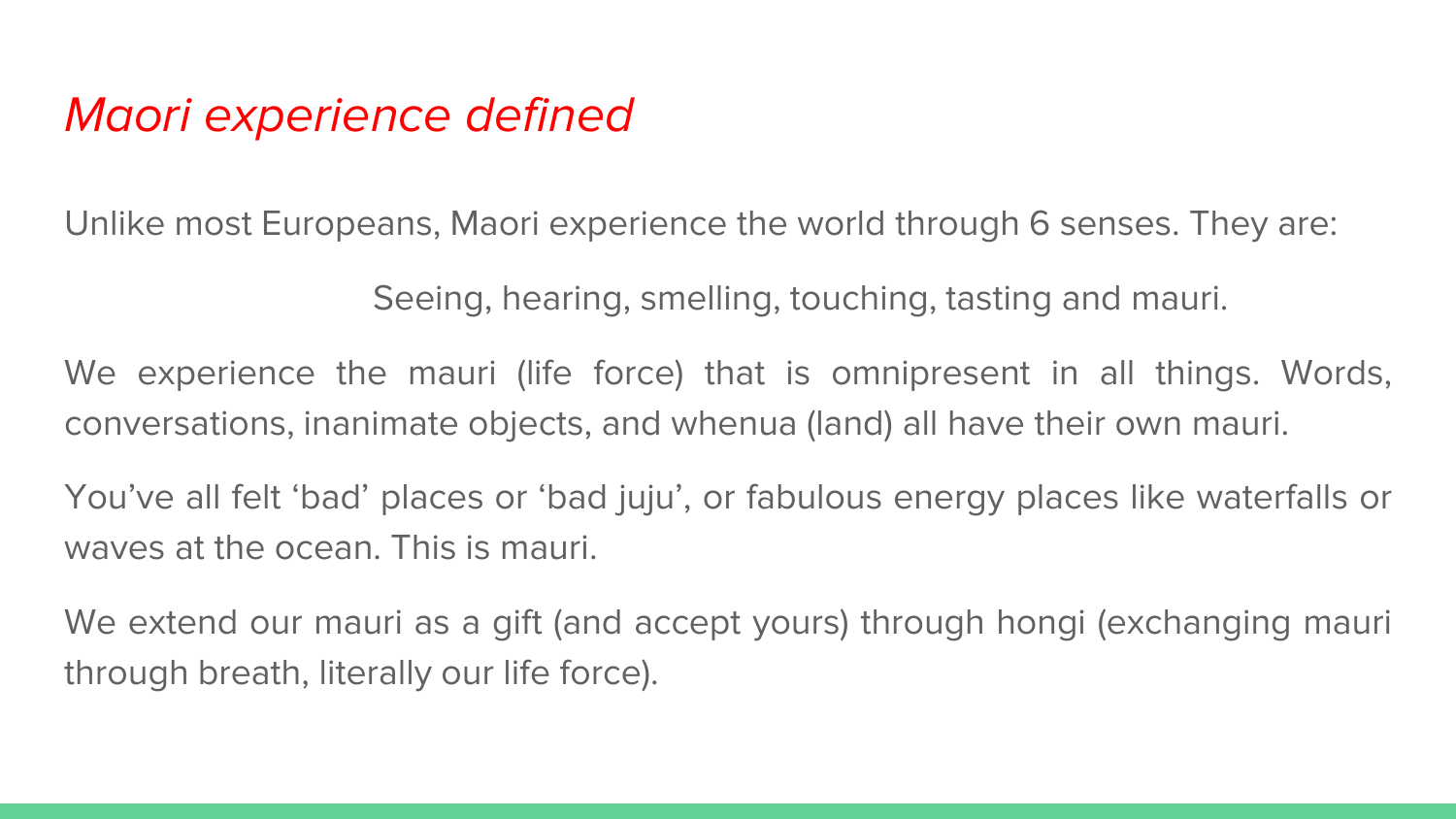## *Maori Against Maori Bias In My Aotearoa*

My belief is the bias against Maori by Maori is born of colonisation.

My experience is this is most pronounced in Te Tai Tokerau, and has led me to identify 3 main spectrums.

These spectrums of lived experience not only prevent Maori from unifying, but it makes it very difficult to gather wide ranging feedback that is not statistical in nature, or biased toward one faction.

These spectrums are designed to inform which 'Maori' population you are aiming to serve.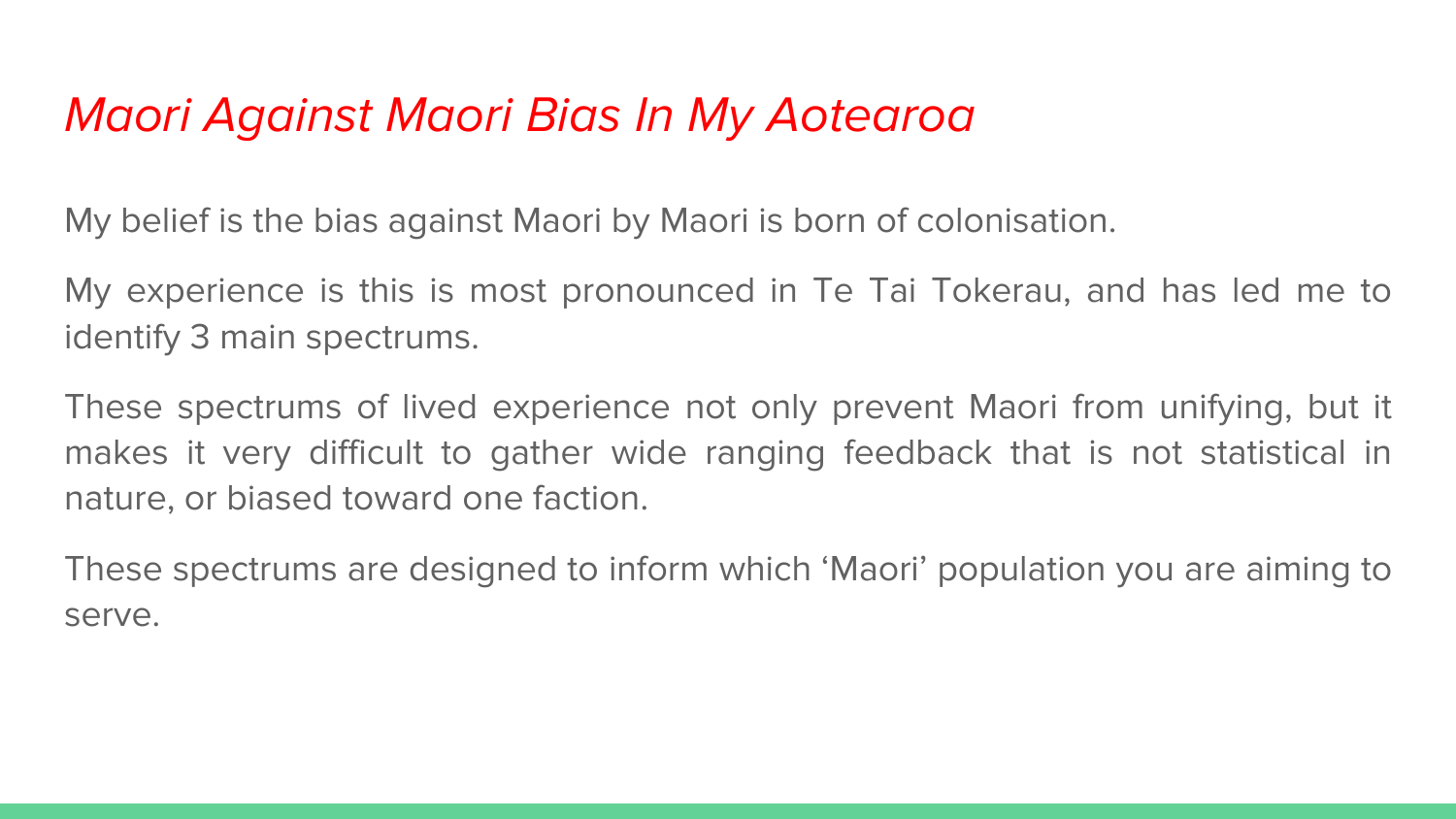## *The Really Good Maori - NUCLEAR*

#### **THRIVING AND MOST LIKELY TO ENGAGE**

- ❏ Achieved success in the European model (mortgages, homes)
- ❏ Education in the European system (likely tertiary level for all immediate whanau)
- Most likely fluent in Te Reo.
- ❏ Regular at whanau hui
- ❏ Tech, health and socially literate.
- ❏ Most likely to engage in early intervention due to proactive approach.
- ❏ Network of feedback avenues, their privilege (and judgement) dictates feedback.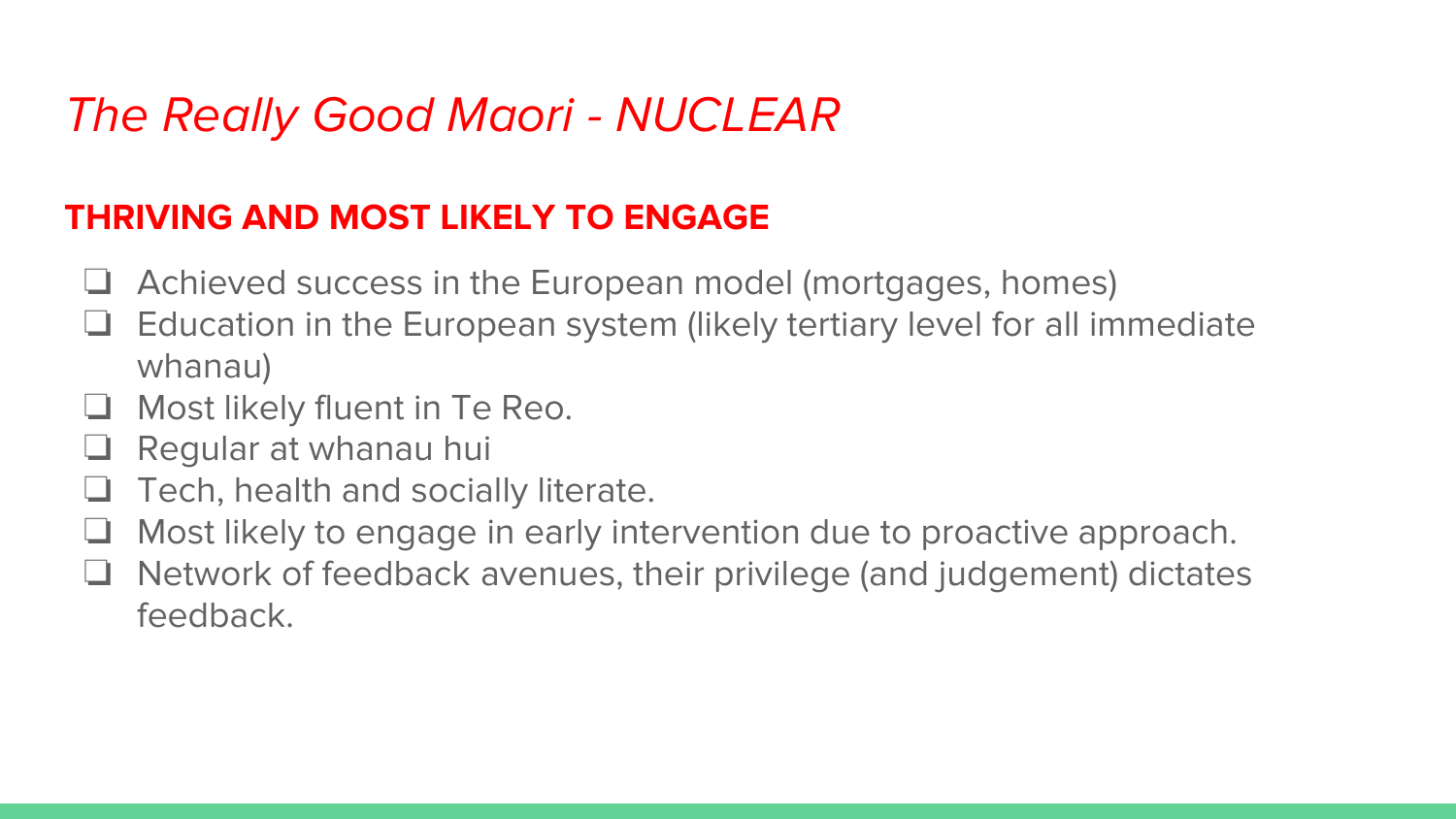## *The Disconnected Urban Maori - FLEXIBLE*

#### **GETTING BY AND WILL ENGAGE IF INFORMED**

- ❏ Grew up urban (most likely a Pakeha parent)
- ❏ Likely lived overseas or at least away from whenua (seeking to **belong** when they don't fit in 'properly' in urban setting, and don't fit in 'back home')
- ❏ Attends some whanau hui, but experience 'not fitting in', so it's awkward.
- Most likely not fluent, very basic understanding of tikanga and Te Ao Maori.
- Literate in most ways by being self taught through necessity.
- May engage in early intervention dependant on current circumstances.
- ❏ Limited access to network of feedback avenues but keen to engage and improve outcomes. Wider range of feedback.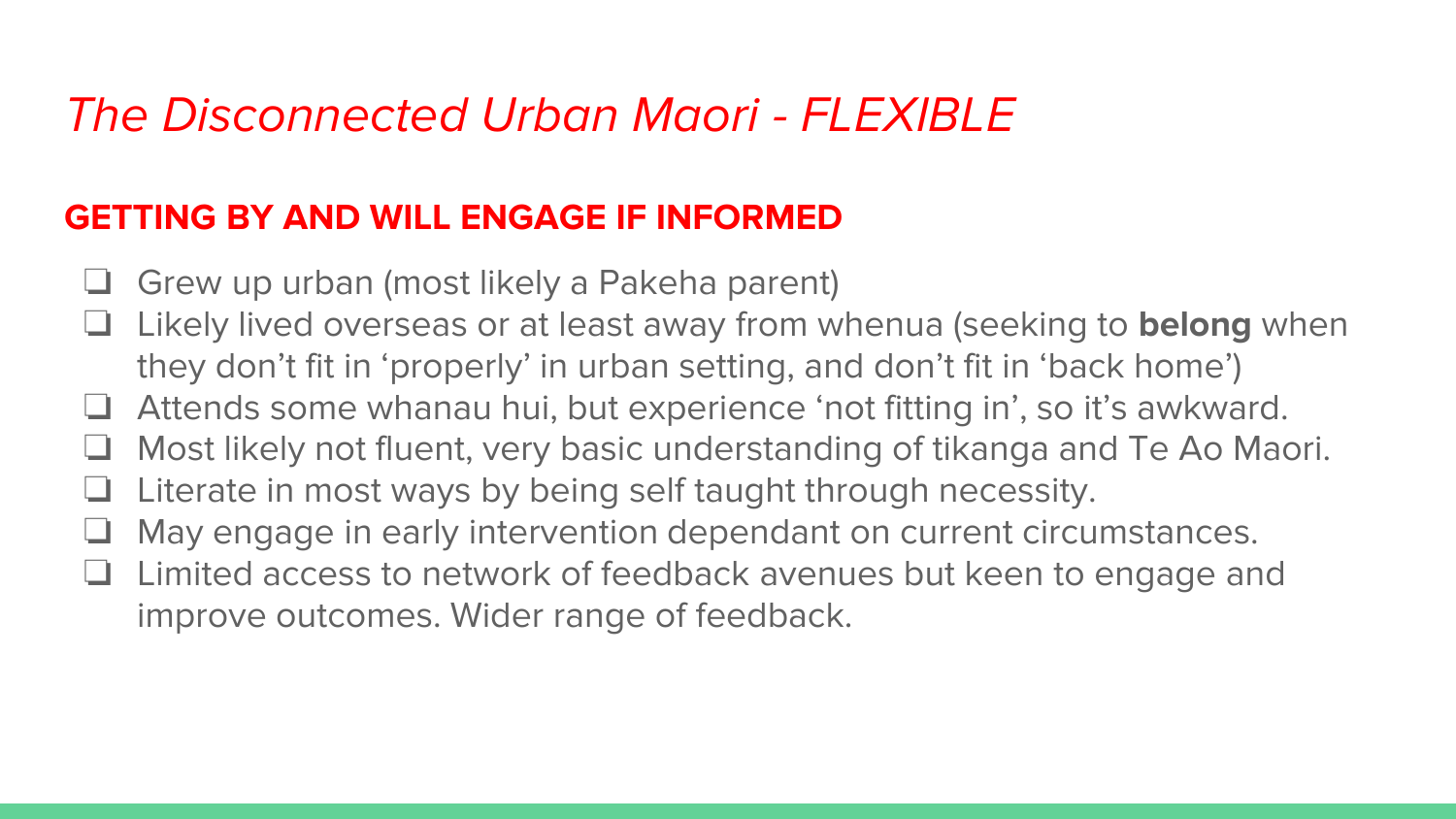## *The Challenged Maori - COMMUNAL*

#### **SURVIVING AND LEAST LIKELY TO ENGAGE**

- ❏ Vulnerable lifestyle,massive complexity due to socio economic factors
- ❏ Most likely to be involved In Justice, Corrections and substance abuses.
- ❏ Intergenerational trauma unaddressed, lack of alternative role models.
- ❏ Most likely to live near marae / rural and have alternative education in skills like hunting and foraging
- ❏ Proximity means attendance at whanau hui, but most often in support roles (kai, hangi prep, areas where practical experience counts)
- ❏ Possibly some Te Reo / tikanga awareness.
- ❏ Literate with tech to the point it alleviates complexity, but limited in device accessibility.
- ❏ Least likely to engage in early intervention due to reactive approach and unpredictable complexity.
- ❏ Feedback avenues possibly available where whanau is already engaging, but survival is relentless, and all consuming.
- ❏ As acute users of support services, this feedback is critical and hardest to access.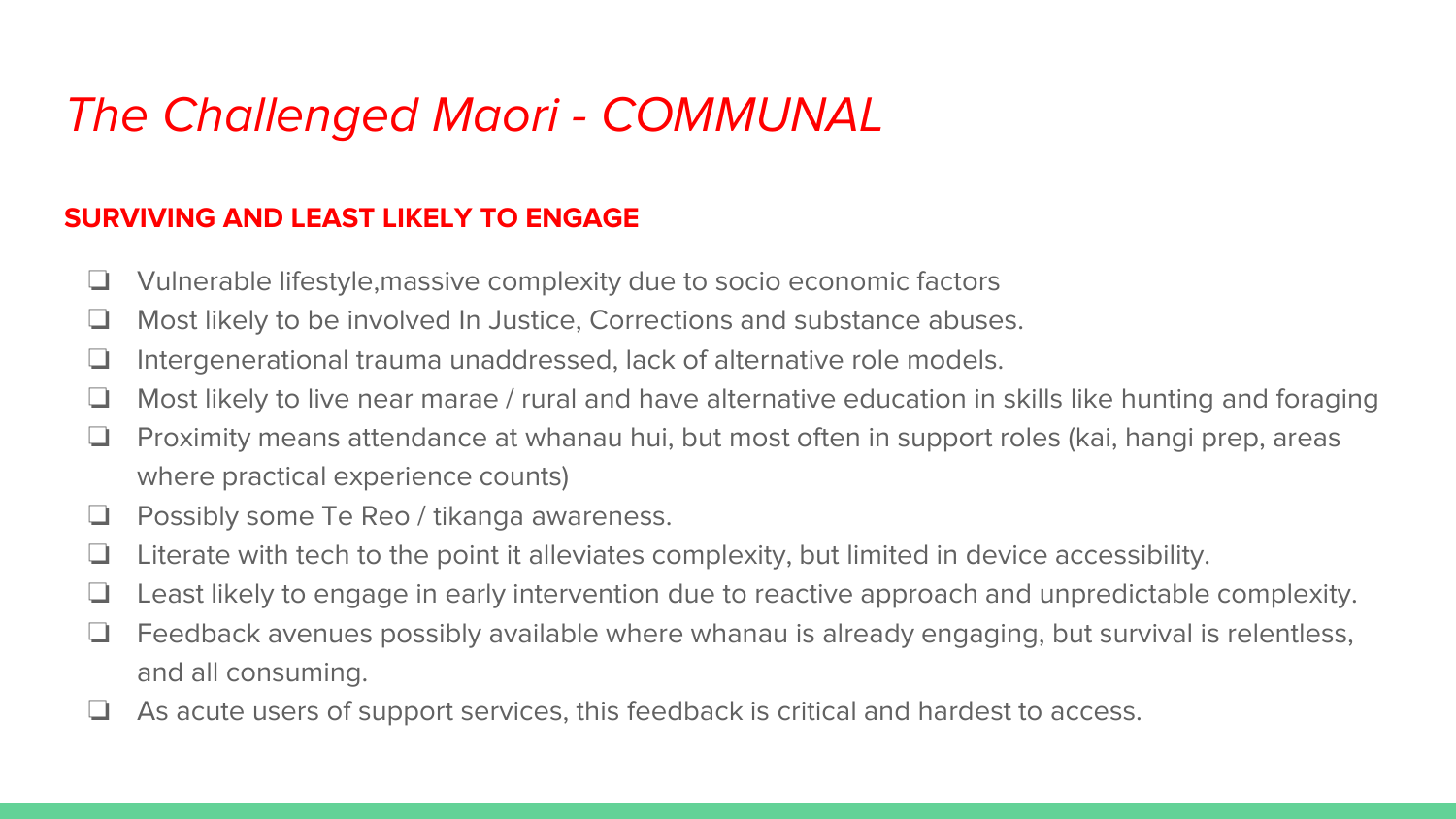## *Tehei-wa Mauri Ora - The Maori Creation Journey*

This work was created by Teina Piripi and Vivienne Body. I also acknowledge Te Runanga o Te Rarawa. Nga mihi ko te tautoko and for the express permission to use this image. This is a powerful clinical tool. Further information about this Indigenous knowledge can be found here: Piripi, T., & Body, V. (2010). Tihei-wa Mauri Ora! *The New Zealand Journal of Counselling. Vol.30, (1), 34 - 46.* Retrieved from [http://www.nzac.org.nz/journal/Vol30\\_No\\_1\\_Piripi\\_Body.pd](http://www.nzac.org.nz/journal/Vol30_No_1_Piripi_Body.pd) .

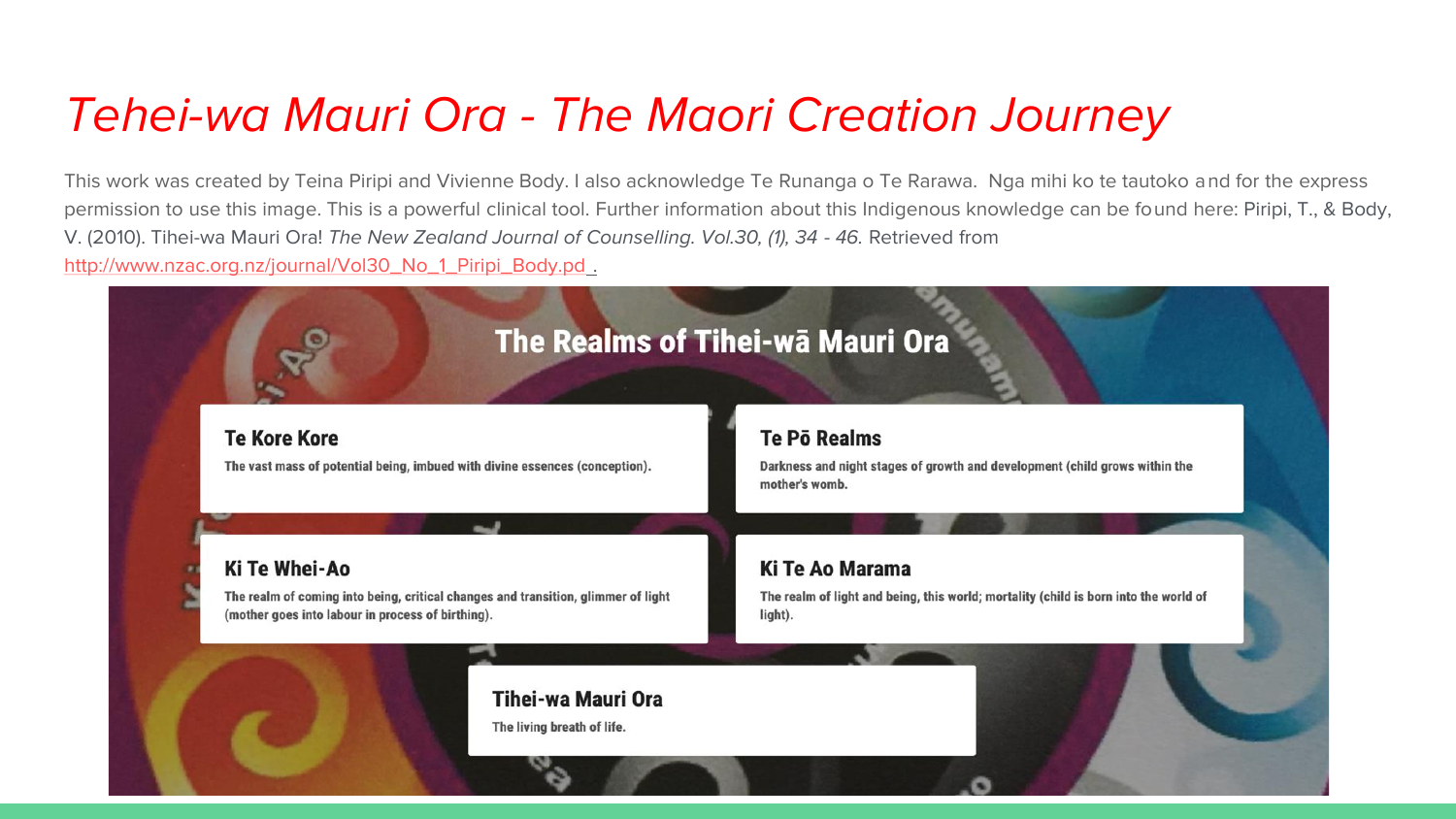## *Te Kore Kore (The Void of Unformed Possibility)*

#### **THE ENGAGEMENT INTENTION**

My project / mission statement is

I am seeking engagement for the purpose of  $\qquad \qquad$  (codesign, feedback, because I'm supposed to) My answer here determines how I engage.

My intent is to understand what is important to this whanau / rohe, and identify how I can further their goals too. This to uplift mana for both parties in the interaction.

I commit to keeping this front of mind throughout my engagement as it must be **authentic.**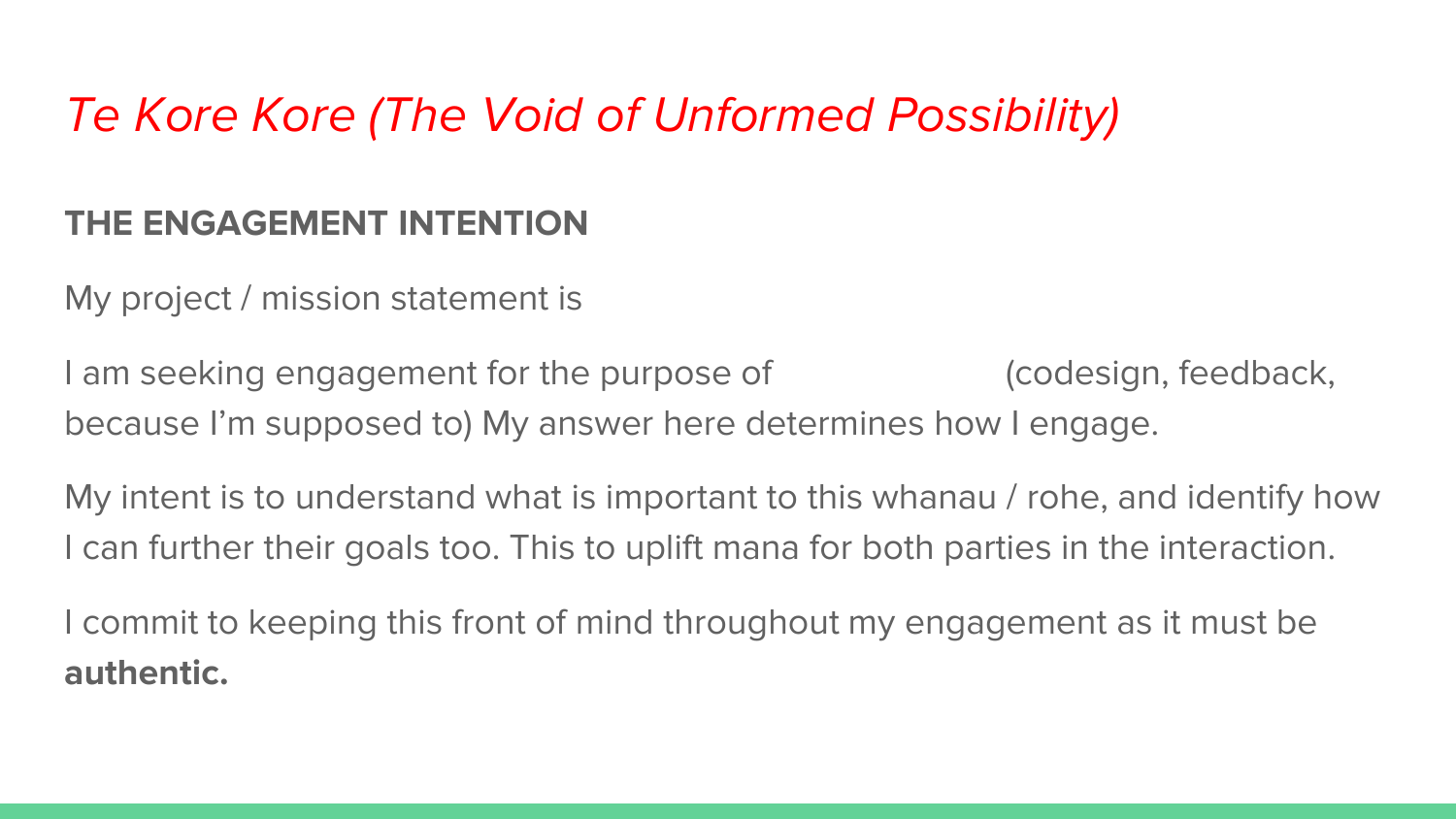## *Te Po Realms - Development Stages*

#### **DEVELOPING ENGAGEMENT**

**What** am I offering them? What do I want from them? What is this experience likely to be like for them?

**Why** would they want to be involved? Why is my offering different (to their previous experiences)? Why would they trust me?

**When** is it appropriate for this community? When would they experience what I have offered?

**How** can we all experience success? How will this develop trust? How will they find out about this invitation?

**Who** am I trying to reach? Who is already established and trusted in this geographical area? Who is connected through whanaungatanga to this rohe?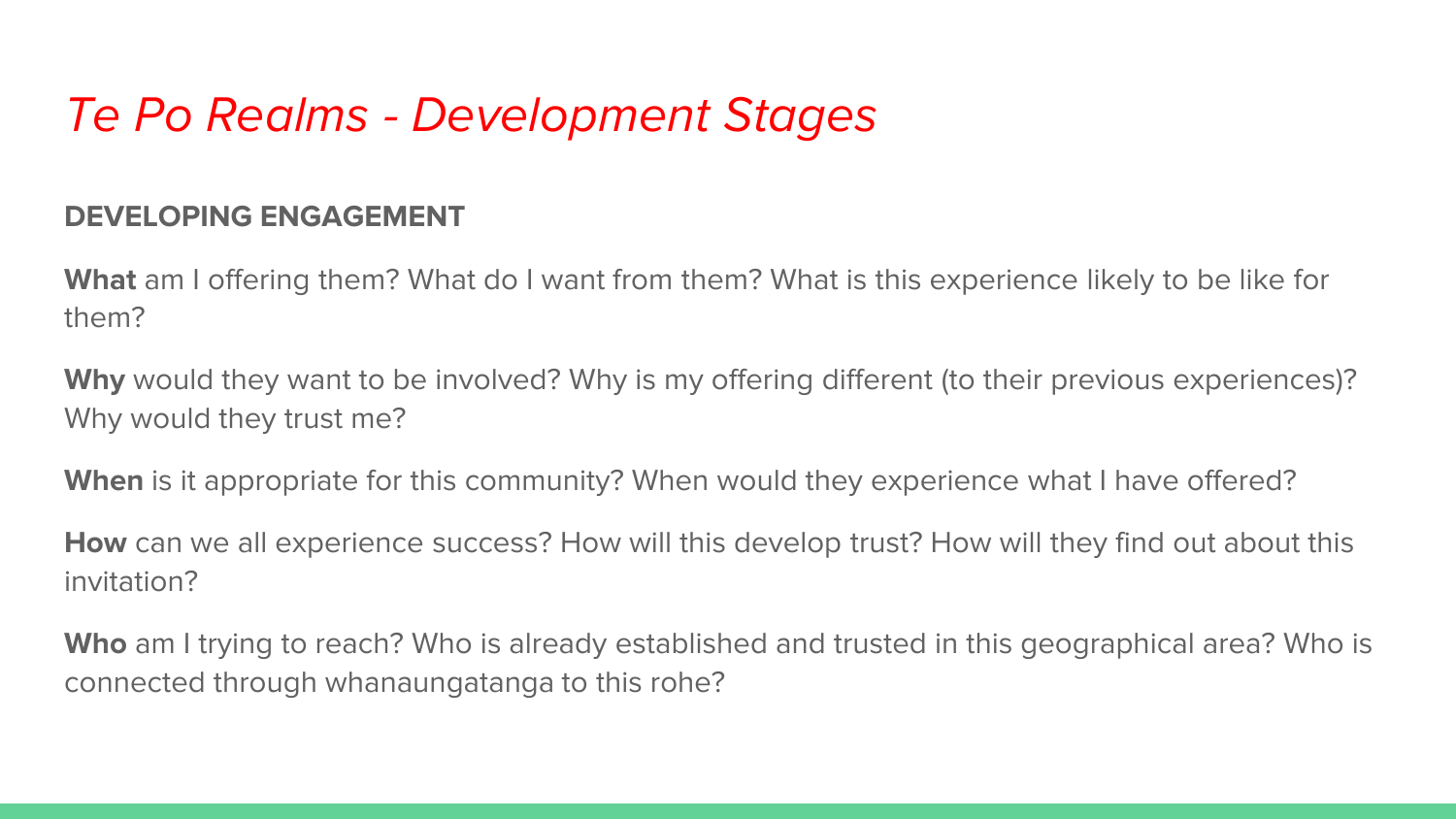## *Ki te Whei Ao (Glimmer Of Light, Coming into Being)*

#### **INTRODUCING RESOURCES INTO COMMUNITIES**

**What** is this experience for them?

**Why** are they choosing this?

**When** can they engage and is my delivery mode appropriate to empower this?

**How** easy is this for them to access?

**Who** is engaging?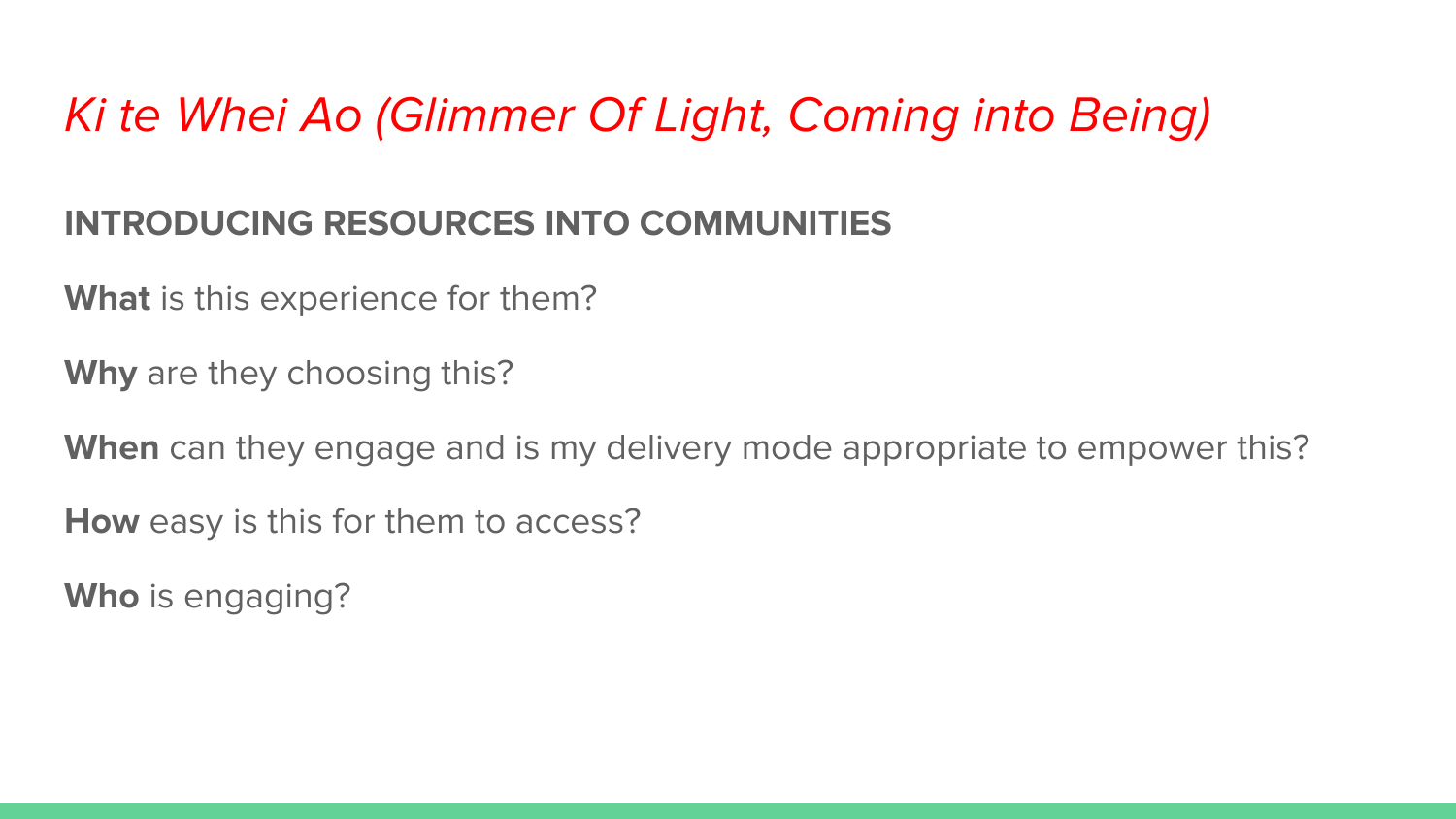## *Ki Te Ao Marama - The World of Light*

#### **ENGAGEMENT RESULTS**

**What** have we learnt?

**Why** is this important?

**When** can we take action on this? When is best for whanau?

**How** can we use this to further all our goals?

**Who** is best for my to enlist in these conversations?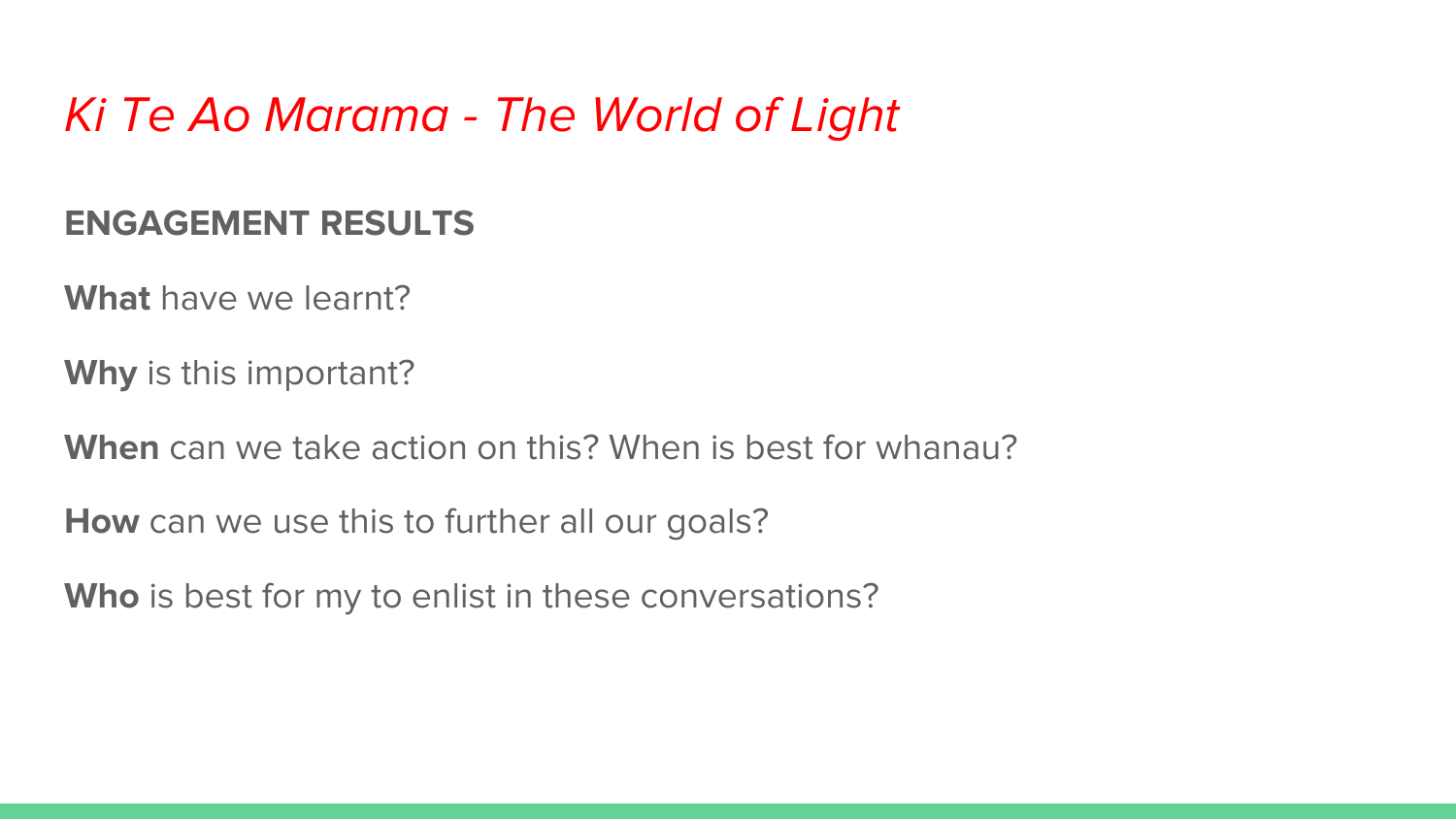## *Tehei-wa Mauri Ora - The World of Light*

#### **OUTCOMES AND ACTIONS**

**What** changes can whanau experience now?

**Why** is this better?

**When** will whanau know it's changed by their experience?

**How** will their experience change? How will we know what their experience is now?

**Who** in the whanau will experience this change? Where in the process will they experience it?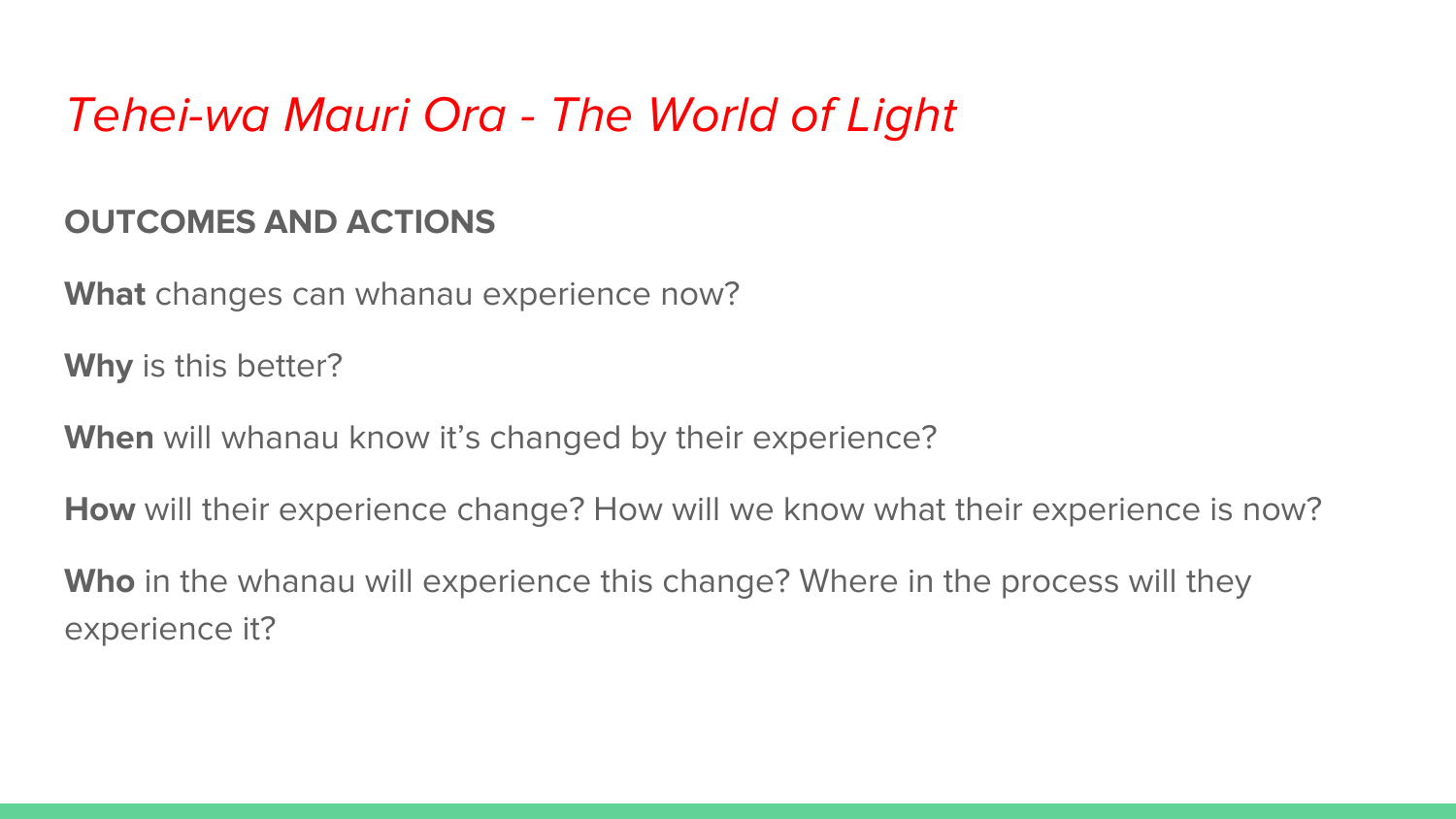## *Korero Ki Nga Maori - Conversations with Maori*

The reason for the focus on Who, Why, What, How, When is these are conversational in nature. Engaging storytellers is much easier in conversation, or by taking them on a journey (like telling a story).

Their experience will be determined by their senses. All 6 of them.

Understand outcomes for whanau and how they experience success, or your metrics will be insular and self serving rather than serving whanau.

Maintaining virtuous spirals means everyone is uplifted. I cant win until my whole whanau win,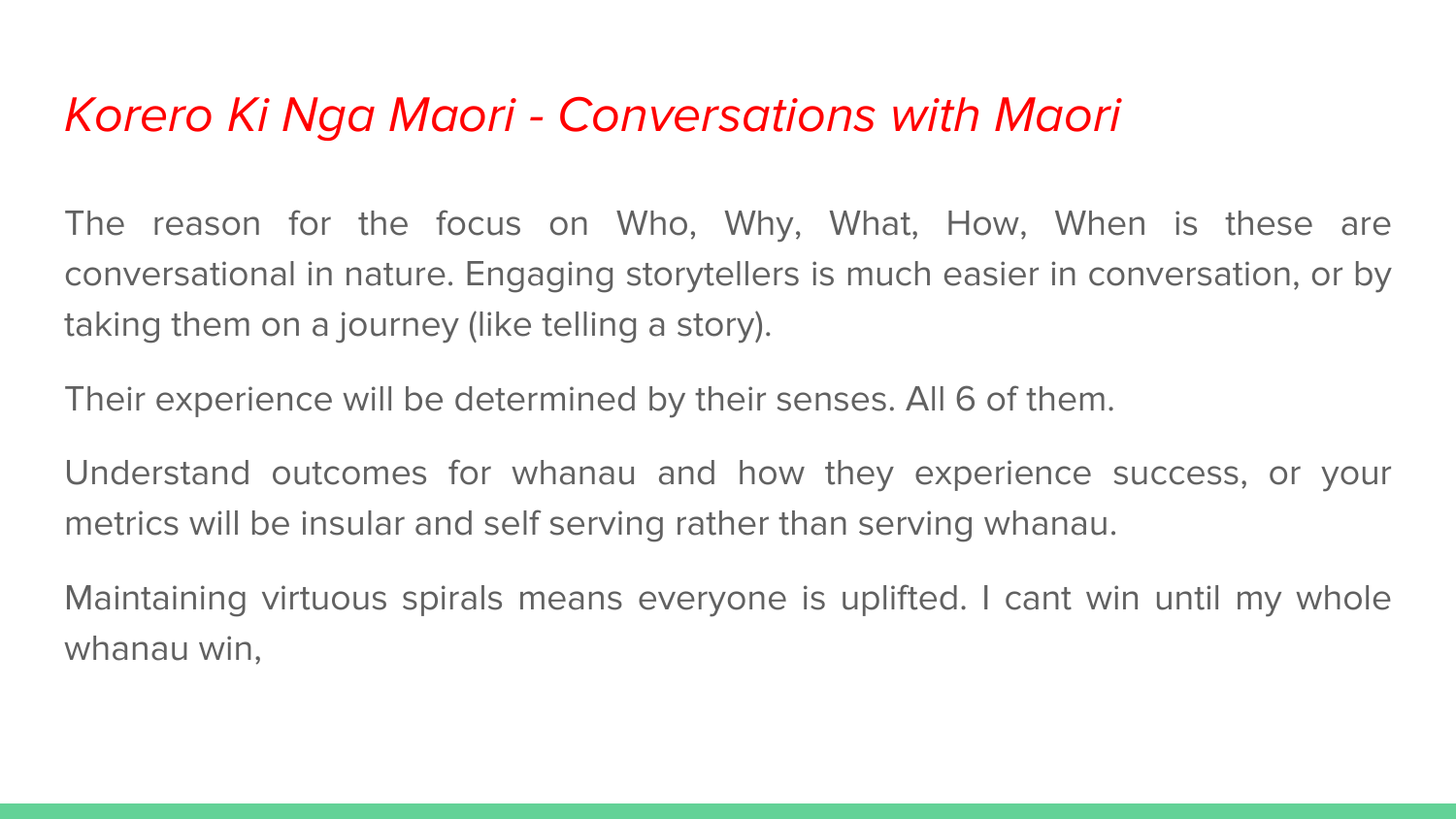## *How Whanau Experience The World*

The following 3 slides are from a piece of work I have developed called Mana Motuhake - Self Determined Well Being.

The relevant content addresses whanau empowerment

I have included these as an example of the whanau experience of empowerment, to further illustrate who Maori experience success vs. other metrics.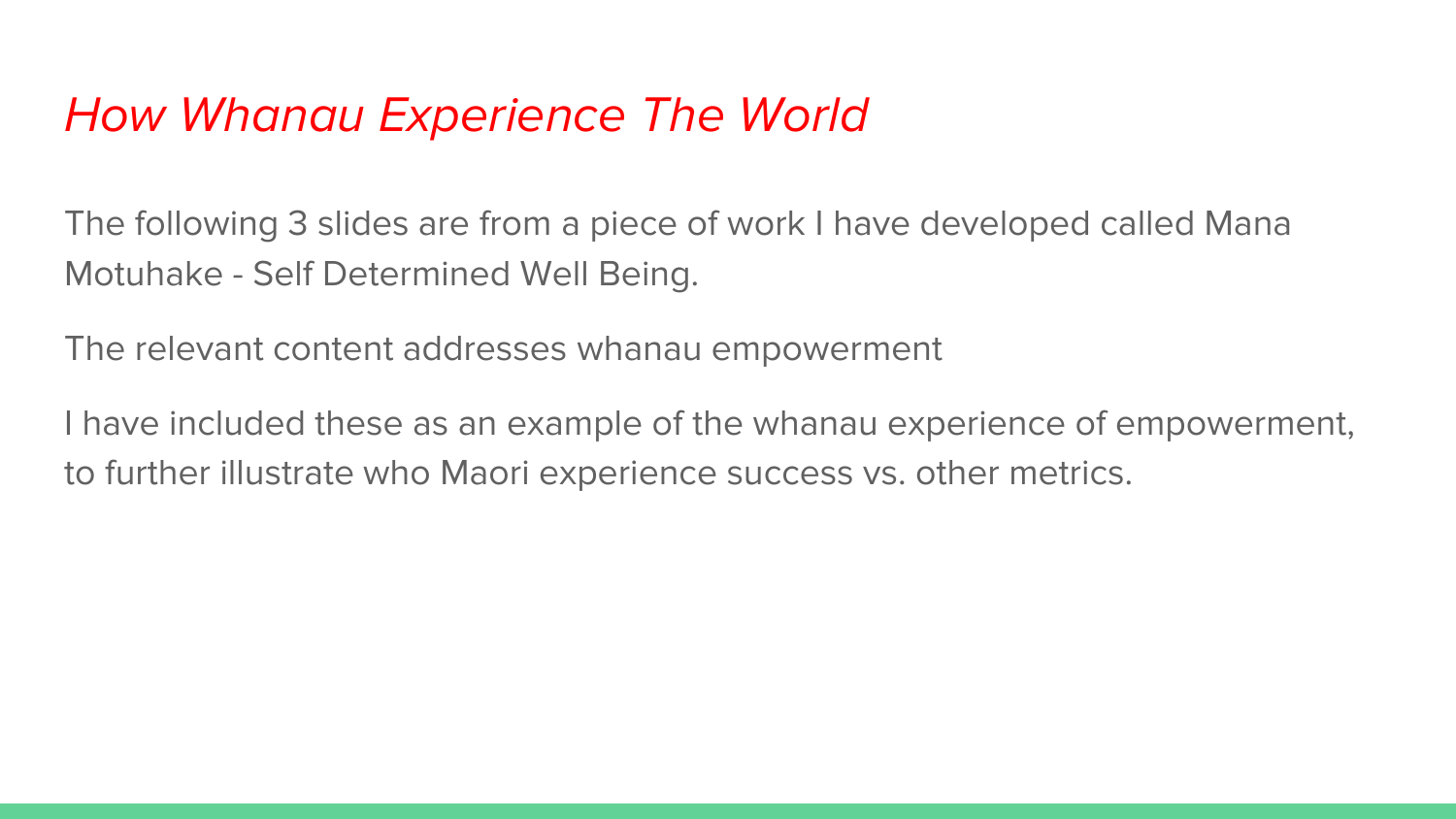# **Hear**

# Whanau Experience Of Empowerment

- ❏ *Whanau hear an effort to engage in te reo Maori as appropriate for the whanau*
- ❏ *Whanau hear empowering language when interacting with kaiwhakarato*
- ❏ *Whanau hear authentic desire and korero defining kaiwhakarato role as being in service to the whanau, not providing for the whanau*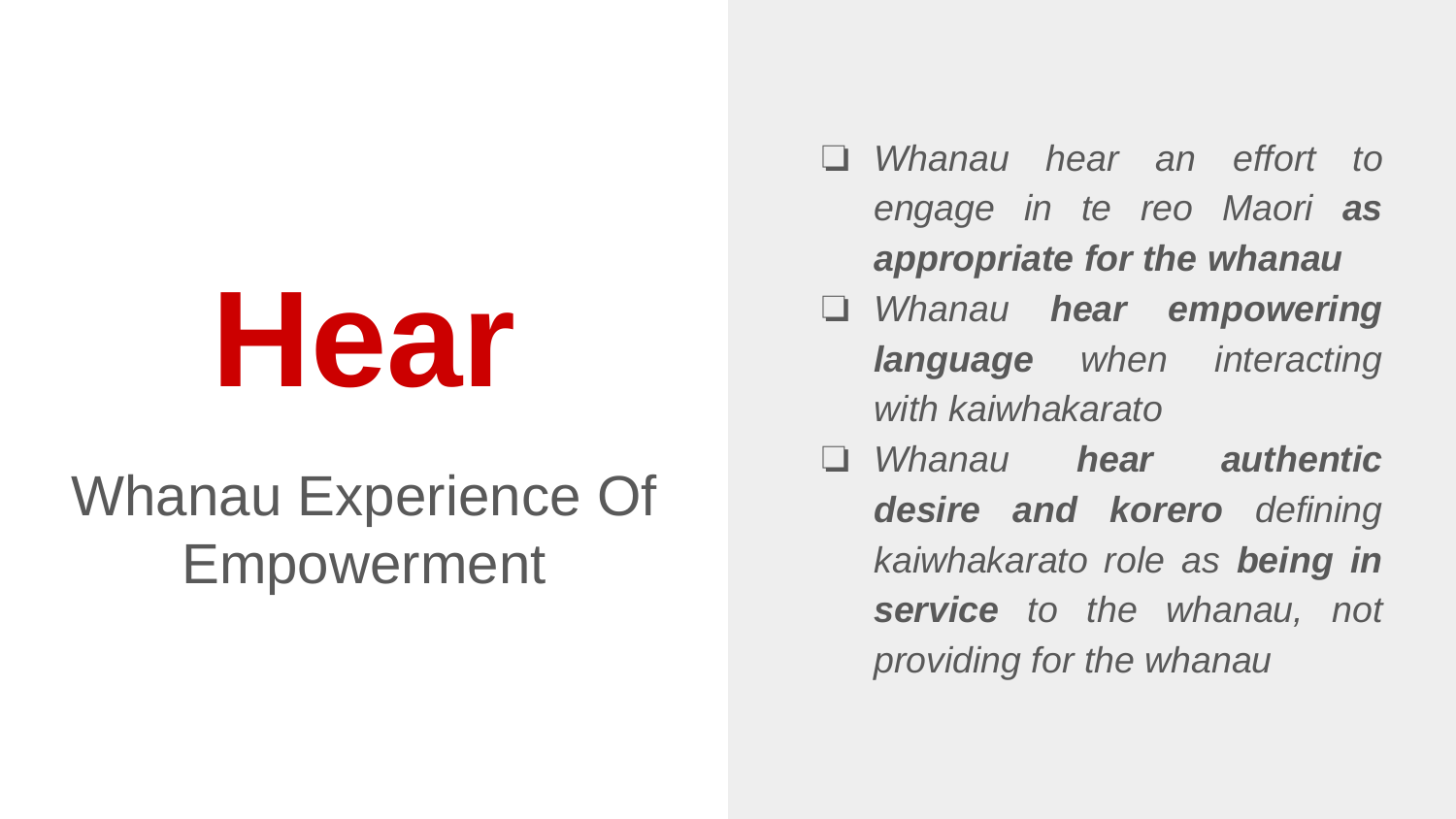

## Whanau Experience Of Empowerment

- ❏ *Whanau being supported by kaiwhakarato to see their self identified goals being achieved*
- ❏ *Whanau create visual representations (path planning)*
- ❏ *Whanau see authenticity in interactions ie. willingness to work around restrictive processes, exhibiting individual consideration and understanding that every whanau and its challenges are unique*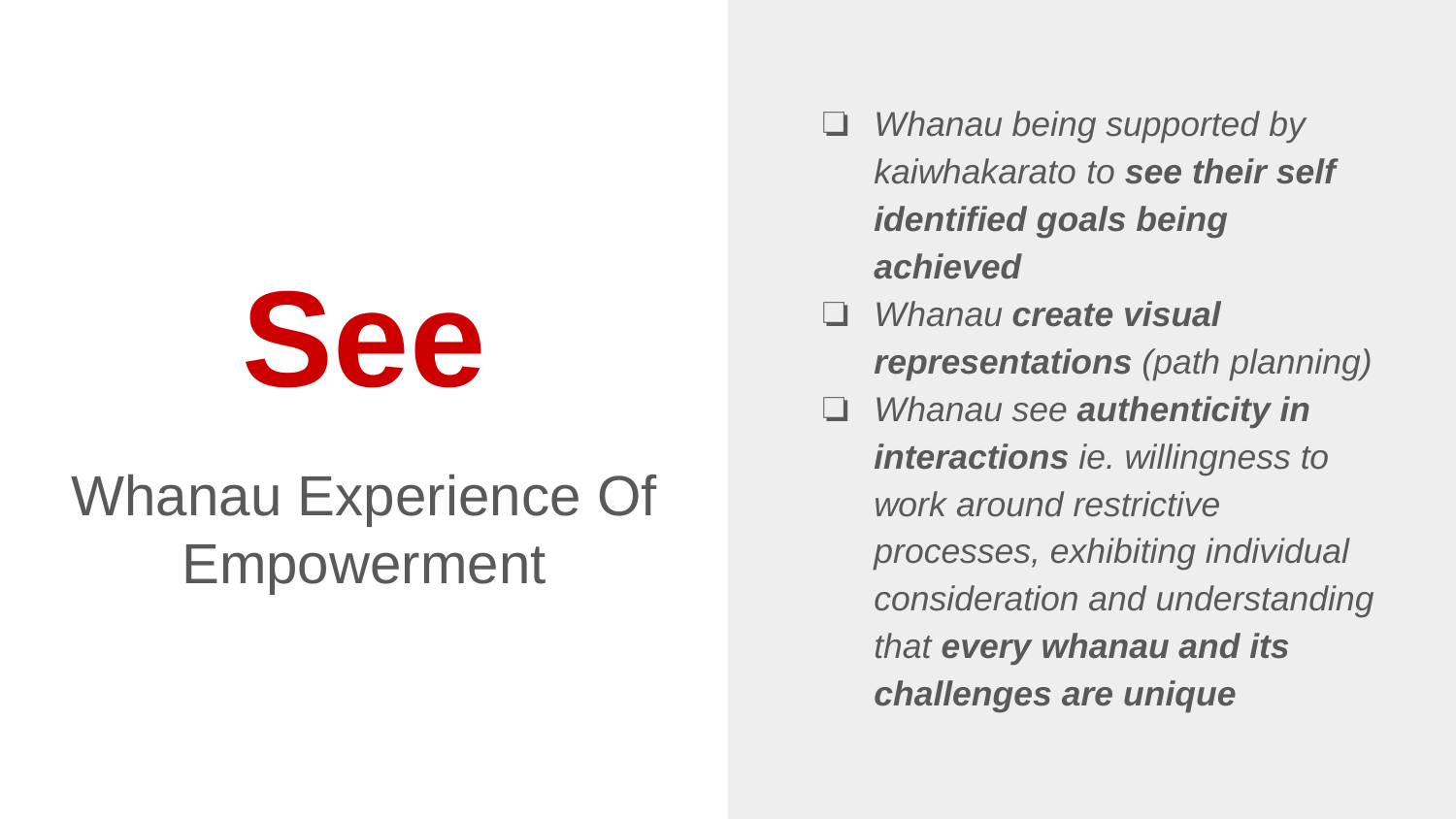# **Feel**

# Whanau Experience Of Empowerment

- ❏ *Whanau feel mana increase through self determined successes*
- ❏ *Whanau feel confident identifying needs and determining best solutions*
- ❏ *Whanau are acknowledged through body language and cues, which makes them feel self determining and feel fully engaged in the process,*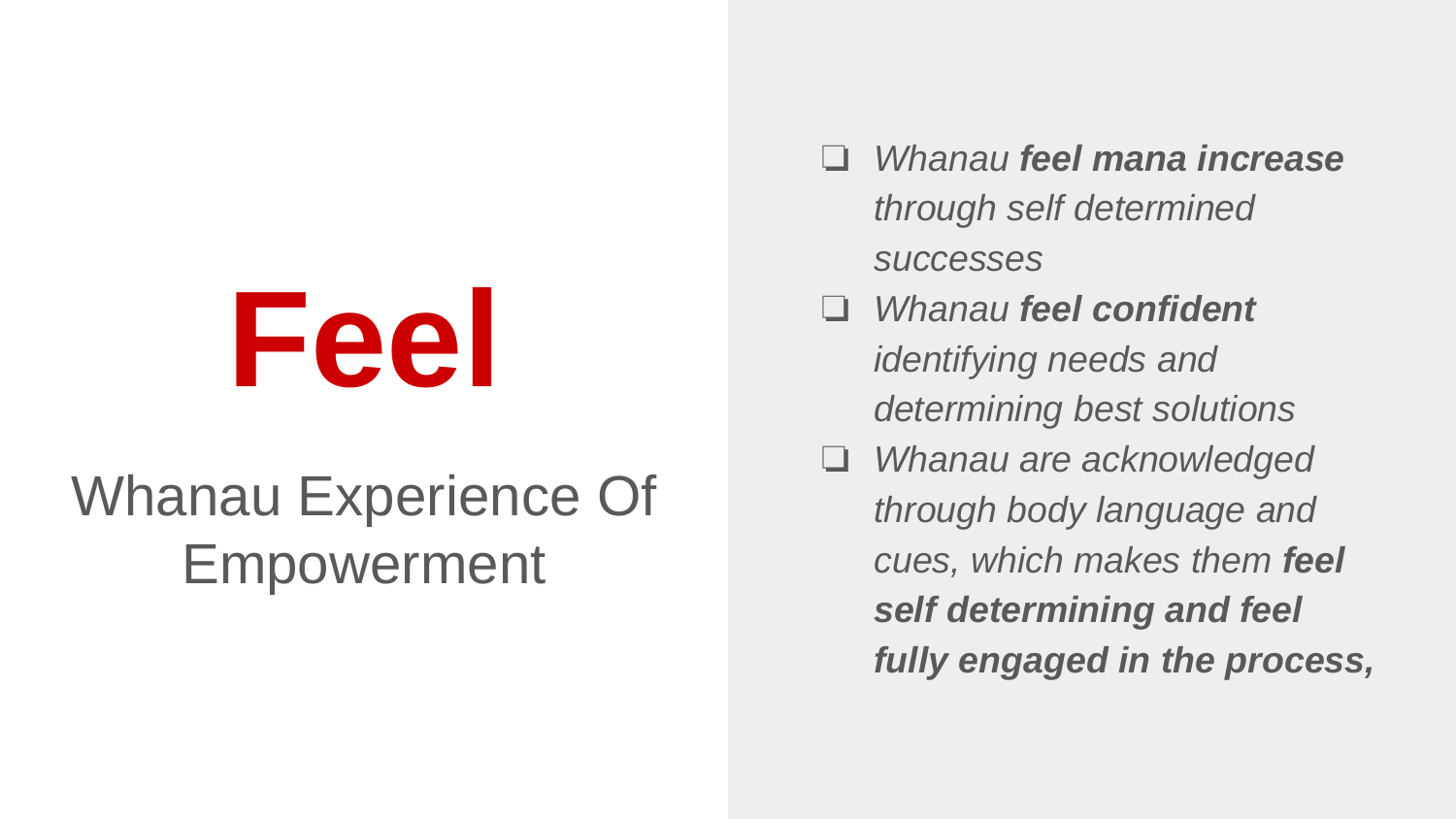## *What I've Noticed On My Personal Journey*

I'd like you to experience real me, in my space and environment. If you want to engage with real me, find a space where I feel safe and supported. It may not be my house, for a lot of reasons.

I get 'extra labour' requests from (well meaning) others seeking Maoritanga understanding, but only insofar as it supports their own work. You are asking for extra labour from these consumers, be mindful of it or better yet, address that. How could my whanau and I **experience** the win / win?

I, and most Maori, often prefer 'kanohi ki kanohi' (face to face).

Different 'spectrums' of Maori have different access requirements. This ensures an **unbiased** representative picture of how a locality truly operates.

I am often asked to condense Te Ao Maori. Te Ao Maori is expansive and all inclusive. I truly believe Te Ao Maori should inform all process design.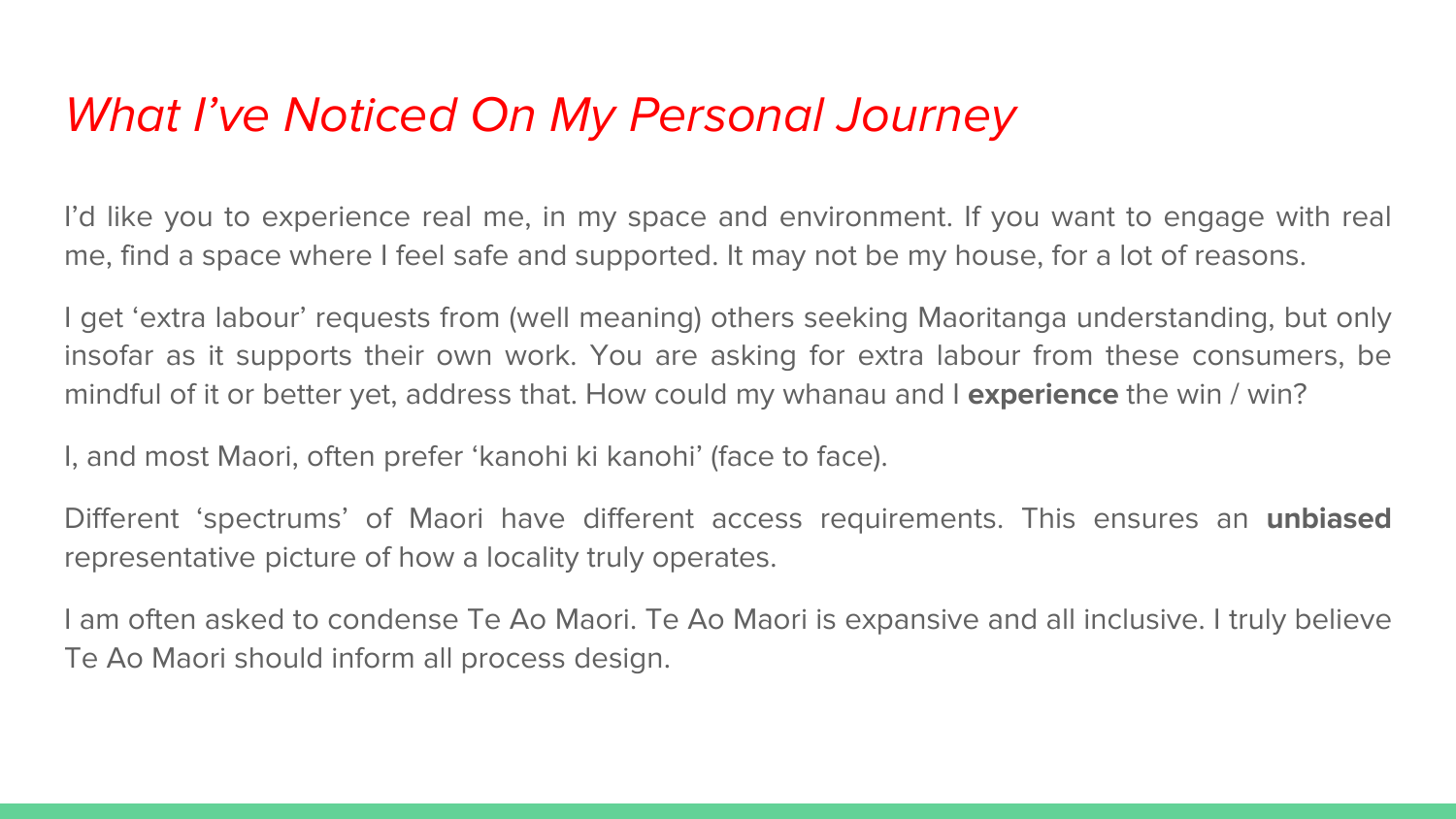## *Speaking For Whanau*

Remember I been failed multiple times already, and **my trust is hard to earn.** I have survived this long by being cynical.

Understand my **time is precious.** Surviving is hectic.

**My complexity is as unique** as I am, so transport, data, devices or a multitude of other barriers will likely be considerations, and can change daily.

I am put in boxes a lot ( Maori, uneducated, criminal, poor) by society and even by other Maori. Talk to me like you **see me as a unique person,** not a patient / client / \_\_\_\_\_\_\_\_ .

**Recognise my strengths.** My life is really, really bloody tricky, I'm still here and so are my family. That in itself is a truly massive achievement, and I have had to develop mad skills to get here.